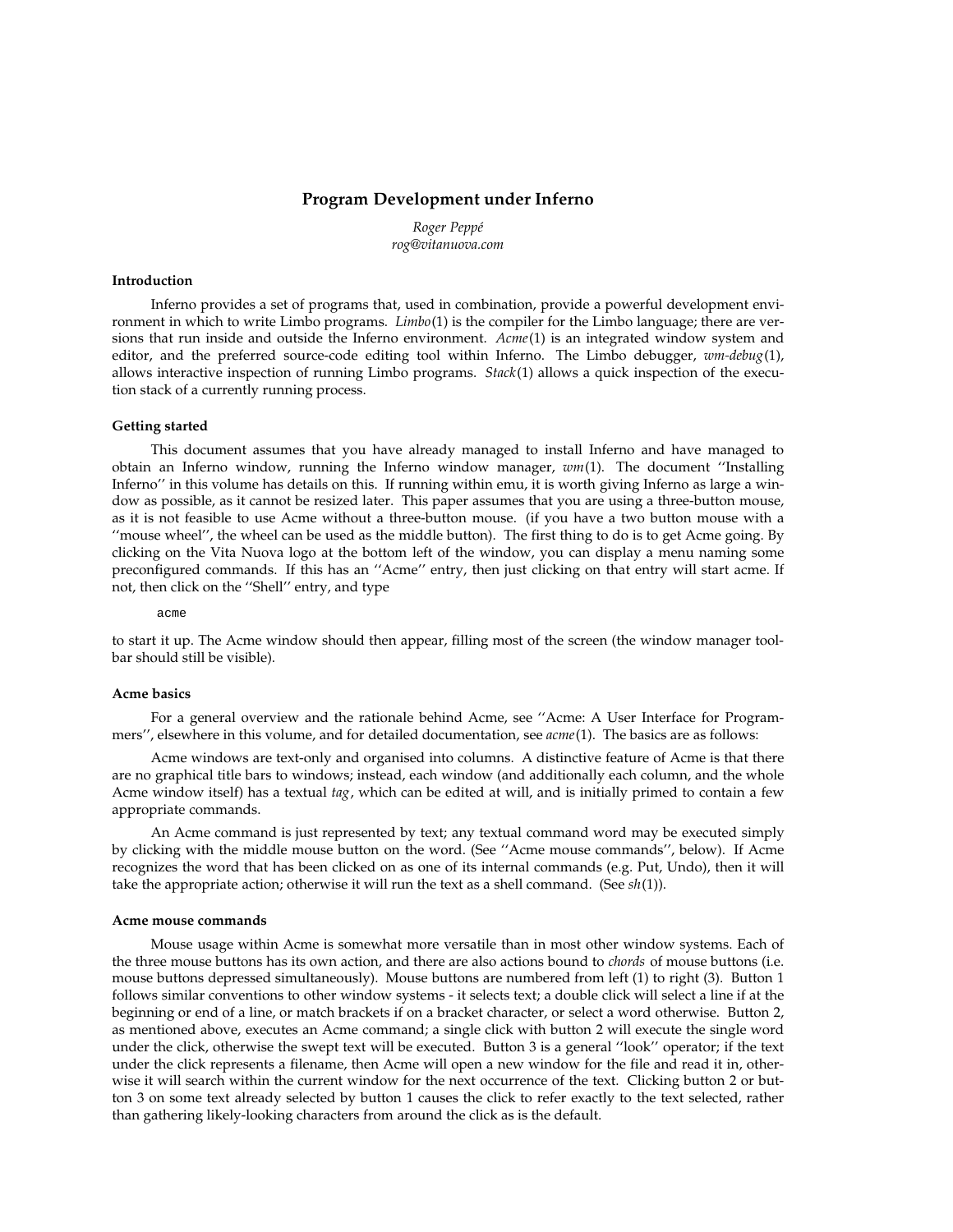There are two mouse chord sequences which are commonly used in Acme (and you will find that some other programs in the system also recognise these sequences, e.g. *wm-sh*(1)). They are both available once some text has been selected by dragging the mouse with button 1, but before the button has been released. At this point, touching button 2 will delete the selected text and save it in Acme's *snarf* buffer; clicking button 3 replaces the selected text with the contents of the snarf buffer. Before button 1 has been released, these two buttons reverse each other's actions, so, for example, selecting some text with button 1, keeping button 1 held down, then clicking button 2 and button 3 in succession, will save the selected text in the snarf buffer while leaving the original intact. The following table summarises the mouse commands in Acme:

| B1                              | Select text.                  |
|---------------------------------|-------------------------------|
| B2                              | Execute text.                 |
| B3                              | Open file or search for text. |
| B1-B2                           | Cut text.                     |
|                                 | B1-B3 Paste text.             |
| B <sub>2</sub> - B <sub>3</sub> | Cancel the pending B2 action. |
| B3- B2                          | Cancel the pending B3 action. |

*Acme mouse command summary*

### **Scrolling and resizing Acme windows**

The scroll bars in Acme are somewhat different from conventional scroll bars (including the scroll bars found in other parts of Inferno). Clicking, or dragging, with button-2on the scrollbar acts the most like the conventional behaviour, namely that the further down the scroll bar you click, the further down the file you are shown.

True to form, however, Acme doesn't omit to make the other buttons useful: button-1and button-3 move backwards and forwards through the file respectively. The nearer the top of the scrollbar the mouse, the slower the movement. Holding one of these buttons down on the scrollbar will cause the scrolling motion to auto-repeat,so it is easy to scroll gently through the entire file, for instance.

The small square at the top left of each Acme window is the handle for resizing the window. Dragging this square from one place to another (within Acme) will move the window to the new place. A single button click in this square will grow the window: button 1 grows it a little bit; button 2 grows it as much as possible without obscuring the other window titles in the column; button 3 grows it so it covers the whole column (all other windows in the column are obscured).

# **Creating a new file**

All Limbo programs are composed of *modules* and each module is stored in its own file. To write a Limbo program, you need to write at least one module, the Limbo *source file*, which will then be compiled into Dis code which can then be run by the Inferno Virtual Machine (VM). The first step is to decide where to store the file. When Acme starts up, it creates a new window containing a list of all the files in the directory in which it was started (usually your home directory). As a consequence of the mouse rules above, a click of button-3on any of those filenames in that window will open a new window showing that file or, if it is a directory, a list of the files and directories it contains.

An important aspect in Acme's mouse commands, is that the command is interpreted *relative to the window's current directory*, where the current directory is determined from the filename in the window's tag. For instance, Acme commands executed in the tag or body of a window on the file /usr/joebloggs/myfile.txt would run in the directory /usr/joebloggs.

So, to create a new file in Acme, first open the directory in which to create the file. (If this is your home directory, then it's probably already on the screen; otherwise, you can just type (anywhere) the name of the directory, and button-3click on it. If the directory does not exist, then no window will be created. Then, within the directory's window or its tag, choose a name, *filename*, for your file (I'll use myprog from here on, for explanatory convenience) , type the text:

# New *filename*.b

select this text (the Escape key can also be used to highlight text that you have just typed), and button-2 click on it. This should create a new empty window in which you can edit your Limbo source file. It will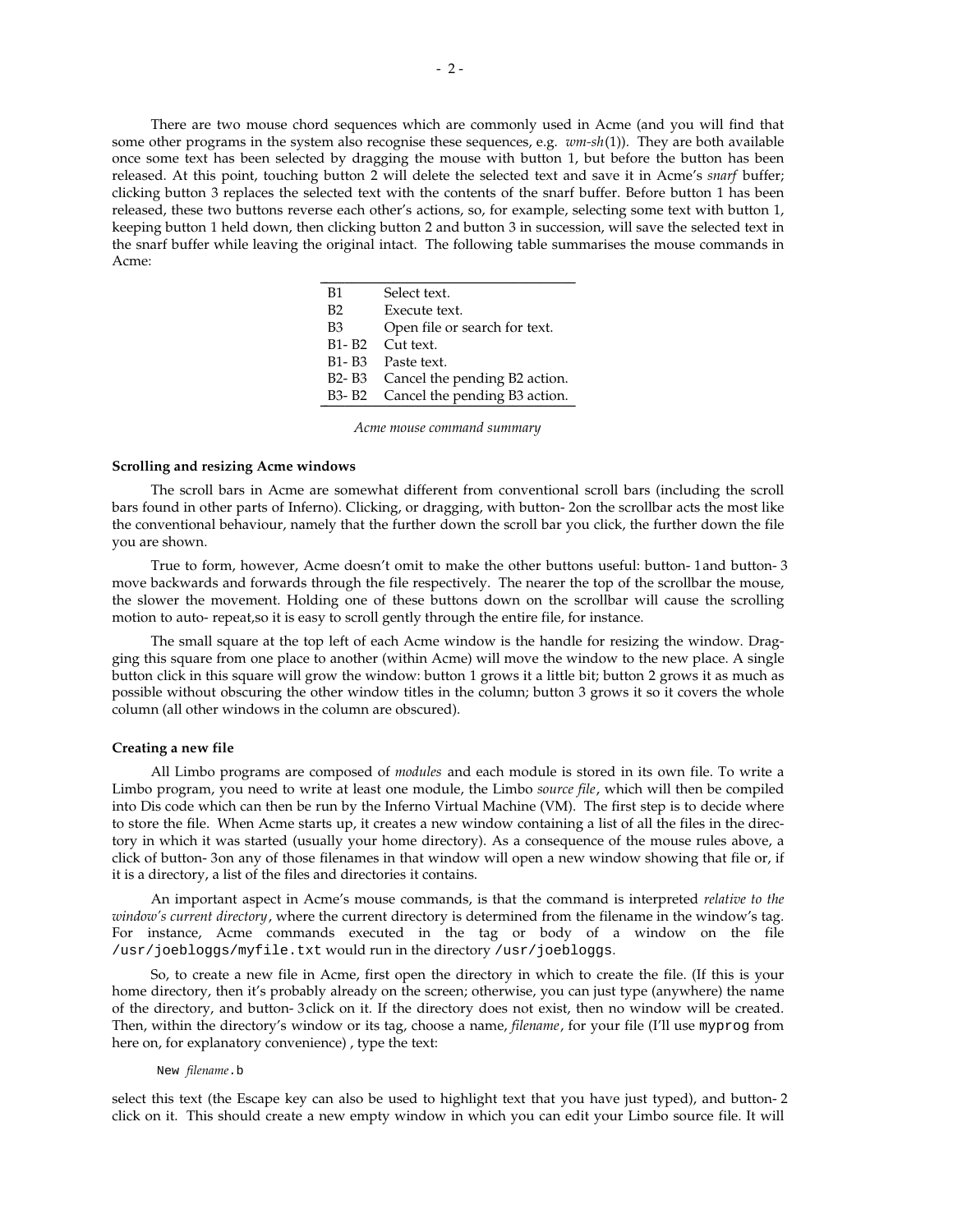also create a window giving a warning that the file does not currently exist - you can get rid of this by clicking with button-2on the text Del in the tag of that window.

### **Editing the source file**

You can now edit text in the new window. Type in the following program:

```
implement Myprog;
include "sys.m";
    sys: Sys;
include "draw.m";
Myprog: module {
    init: fn(nil: ref Draw->Context, argv: list of string);
};
init(nil: ref Draw->Context, argv: list of string)
{
    sys = load Sys Sys->PATH;
    sys->print("Hello, world\n");
}
```
When typing it in, note that two new commands have appeared in the tag of the new window: Put and Undo. Put saves the file; Undo undoes the last change to the file, and successive executions of Undo will move further back in time. In case you move too far back accidentally, there is also Redo, which redoes a change that you have just undone. Changes in the body of any window in Acme can be undone this way.

Click with button-2on the Put command, and the file is now saved and ready to be compiled. If you have problems at this point (say Acme complains about not being able to write the file), you have probably chosen an inappropriate directory, one in which you do not have write permission, in which to put the file. In this case you can change the name of the file simply by editing its name in the window's tag, and clicking on Put again.

### **Compiling the source file**

Now, you are in a position to compile the Limbo program. Although you can execute the Limbo compiler directly from the tag of the new file's window, it is usually more convenient to do it from a shell window. To start a shell window, type ''win'' at the right of the tag of the new file's window, select it, and click with button-2on it. A new window should appear showing a shell prompt (usually "; " or " $\frac{1}{8}$  "). At this, you can type any of the commands mentioned in Section 1 of the Programmer's Manual. Note that, following Acme's usual rule, the shell has started up in the same directory as the new file; typing

 $\overline{1}$ c

at the prompt will show all the files in the directory, including hopefully the newly written Limbo file.

Type the following command to the shell:

limbo -g myprog.b

If you typed in the example program correctly, then you'll get a short pause, and then another shell prompt. This indicates a successful compilation (no news is good news), in which case you will now have two new files in the current directory, myprog.sbl and myprog.dis. The -g option to the limbo command directed it to produce the myprog.sbl file, which contains symbolic information relating the source code to the Dis executable file. The myprog.dis file contains the actual executable file. At this point, if you type lc, to get a listing of the files in the current directory, and then click with button-2on the myprog.dis file, and you should see the output ''Hello, world''. You could also just type myprog at the shell prompt.

If you are normal, however, the above compilation probably failed because of some mistyped characters in the source code; and for larger newly created programs, in my experience, this is almost invariably the case. If you got no errors in the above compilation, try changing sys->print to print, saving the file again, and continue with the next section.

# **Finding compilation errors**

When the Limbo compiler finds errors, it prints the errors, one per line, each one looking something like the following: